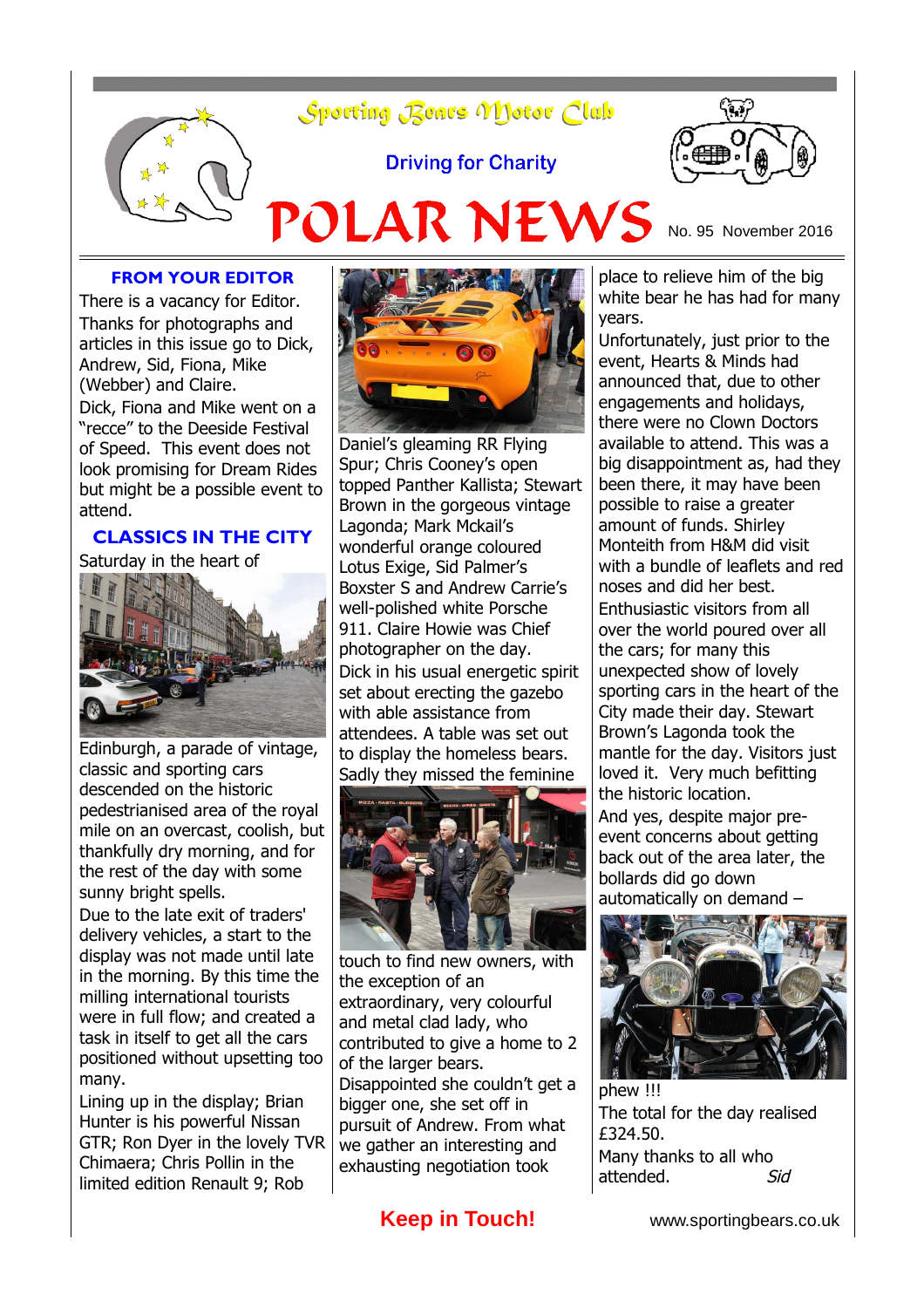#### **CORBRIDGE CLASSICS**

As always, this event organised by Bob Selby, attracted a very good response with 19 Polars descending on the Rugby Grounds from all parts of our region. This year there was a "new system" in place whereby entrants were given a stand number on their passes and directed to it by the marshals. This seemed to work well (at least for those of us who arrived around 10 am). After having joined the slow queue to snake our way from the main road, there was only a short delay getting to the stand once in the grounds. This year the layout had been changed to allow for an increased number of participants - over 1000 cars were expected - and the



Sporting Bears had been allocated a very generously sized site immediately in front of the pavilion. With so much room, our main decision was where to place the gazebo! Eventually it was positioned at the end of the allotted space nearest the public entrance. Our excellent display of 14 cars attracted the public and our members were happy to chat to them about their pride





and joys.

Sheila and George once again rose to the challenge of setting up an attractive display of bears and other creatures and set about extracting donations. Undeterred by her recent hip op Sheila bravely stood with bucket and bear in one hand and walking stick in the other. The rep from Smile for Life, along with 2 great young men who benefit from the charity, joined us for a couple of hours and helped spread the word about this local charity.



Although the sun only shone in short bursts, the day remained dry if somewhat chilly. Most folk were able to wander round the extensive show as well as enjoying the entertainment provided - a live band and dog agility shows. For various reasons none of the members retired to the Duke of

Wellington this year for a postshow meal. Whilst waiting for the traffic to clear, we were entertained by a couple of marshals trying to extinguish a fire in one of the giant wheely bins!



A good percentage of the bears were re-homed (although Pat commented that she didn't recognise a lot of those returned to Aberdeenshire by Dick!) and along with donations we were able to raise £225 for Smile for Life. Many thanks to all who helped to make this a sociably enjoyable day.

Fiona Davies

## **WELCOME**

A big welcome to Craig Russell from Perth. We hope to see you at some events in the future.

# **Visit us on the Web!** www.sportingbears.co.uk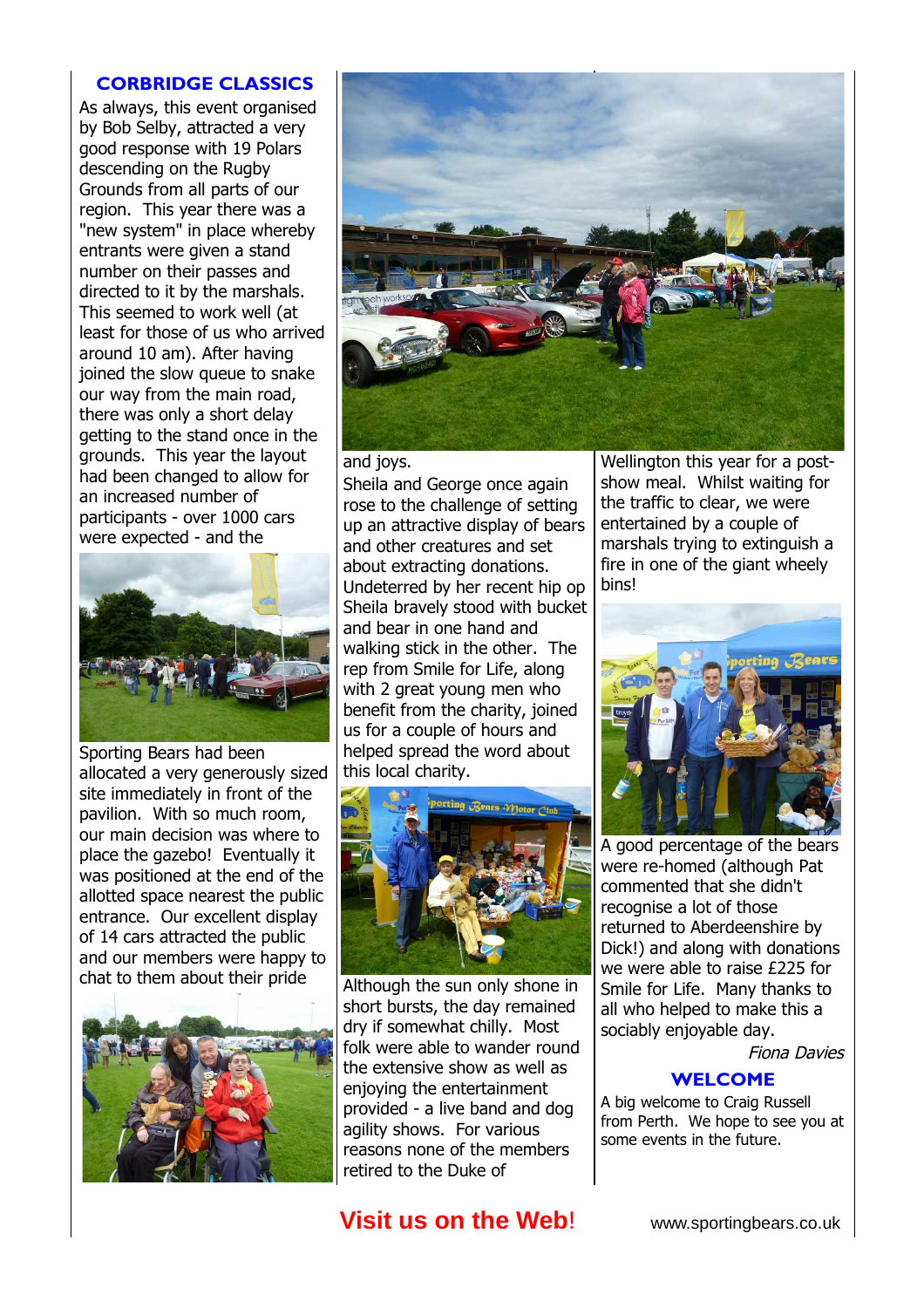

#### **BO'NESS HILL CLIMB**

This year's Bo'ness Revival promised to be even bigger and better than before. The event is centred around the hill climb racing, which included a variety of historic race cars, some over 100 years old, as well as a number of other classic and interesting cars.

This year, they have changed the course so that you don't have to queue to cross it to get in and out. This makes it much easier for participants and for spectators. It also allows a much bigger space for the club stands so it's a little less squashed. I was a little disappointed that the response from members wasn't initially as great as I had hoped – lots of "regulars" had other things on, and with only a few days to go, I didn't even have enough people to put the tent up, never mind run a stand. But with a bit of last-minute changes, and a few more people, we decided to go ahead.

I arrived on the day at the new entrance gate, to be told our stand was "over there" with a wave of the hand that took in the whole field… "See that guy there with the hat on/ Ask him when you get further up the field". Well, "that guy there" was walking away from me, and everyone else had obviously been

told the same thing, because he was being followed by a trail of disparate car models, like sheep following a collie that looks as if it knows where it's going. When it was eventually my turn, I got another wave of the hand and an "over there" that at least limited potential destinations to the furthest quarter of the field. After spotting a tiny sign saying "Sporting Bears", we were there! Beside the burger van and the ice cream van. See, if he had said that at the gate, I would have found those in milliseconds.



Once you've staked your claim, you can at least give other members something to aim for, so it wasn't long before we were all assembled and parked up – my Porsche 911, Mike Webber's Dino, Jeff Ferris's Marcos Mantara, Ron Dyer's TVR Chimaera, and Sid Palmer's Porsche Boxster. And not forgetting Dick and Pat, of course, who had transported all the gear in their Jeep. With the tent erected and the

cars all cleaned and set up, and with the teddy bears settled down for their picnic, we were able to start collecting. Once the early dew lifted, and after Chris Cooney arrived with some welcome bacon rolls, it got quite sunny and warm, so the sunburn kid here was soon in his element, collecting donations, chatting to people and letting people sit in the car.

Once again, in addition to the racing, there was an even bigger static display of classic cars of all types, and it's often interesting to see what cars other people are preserving. The Jowett stand was just across from us, and they had some beautiful cars on display, for example.

We had brought too much stuff for the picnic, so we also ended up giving away cakes and biscuits and sweeties and juice to all and sundry. But mostly, to ourselves (or was that just me?).

We were invited to take a car into the arena and explain about the Sporting Bears. I was ganged up on, so had to do it. The car then decided it was being stolen, so was setting off the alarm every time you looked at it. We certainly got attention, not all of it welcome…

We raised just over £278.00 for James Rennie School, which is a pretty good result, considering how few of us there were. We also won 2nd prize in the "Best Club Stand", behind the MG Caledonian Club. That's as good as a first in real life, if you get my drift.

A huge thank you to everyone who came along on the day, with such an interesting selection of cars for people to admire, and for your help throughout the day, in so many ways, big and small. Everybody's contribution is greatly welcomed.

Andrew

# **See You Soon!** www.sportingbears.co.uk